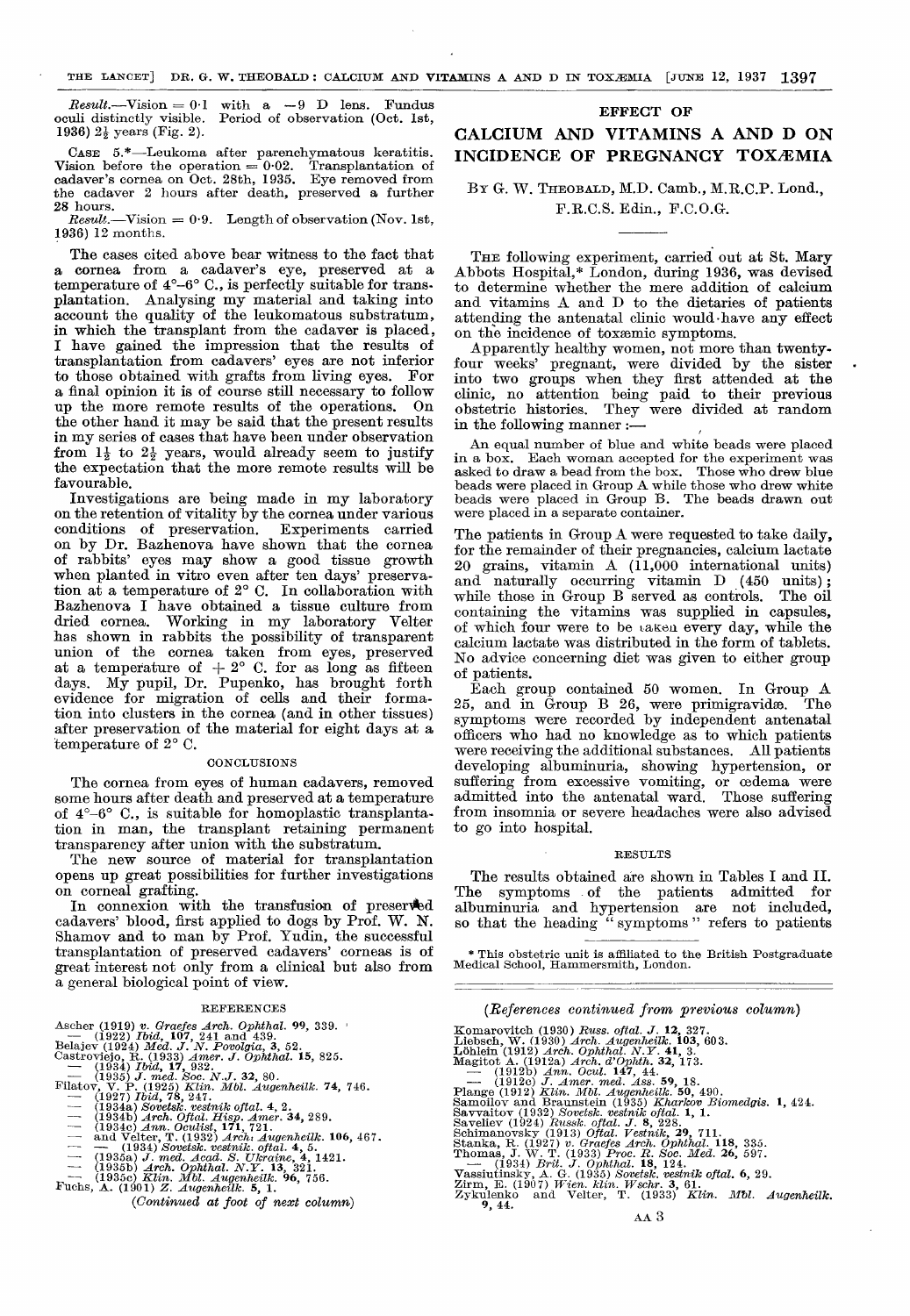not, included in the above two categories. A systolic blood pressure of, or exceeding, 140 mm. Hg was considered evidence of hypertension. The numbers

| TABLE I                                                                 |
|-------------------------------------------------------------------------|
| Incidence of Toxic Symptoms in Treated (A) and Untreated<br>$(B)$ Women |

|                                    |        | GROUP $A(50)$ .    | GROUP $B(50)$ . |                    |  |
|------------------------------------|--------|--------------------|-----------------|--------------------|--|
|                                    | Cases. | Primi-<br>gravidæ. | Cases.          | Primi-<br>gravidæ. |  |
| Albuminuria<br>and<br>hypertension | 2      |                    | 3               | 2                  |  |
| Hypertension                       | 3      | 1                  | 8               | 4                  |  |
| <b>Albuminuria</b>                 | 2      | 2                  | 6               | 3                  |  |
| Other symptoms                     | 6      | 2                  | 11              | 4                  |  |
| Totals                             | 13     | В                  | 28              | 13                 |  |

TABLE II Analysis of "Other Symptoms"

|             |                      |                      | Group A. | Group B. |
|-------------|----------------------|----------------------|----------|----------|
| Hyperemesis | . .                  | $\ddot{\phantom{1}}$ | 2        | 4        |
| Œdema       | . .                  | . .                  | 3        | 3        |
| Headaches   | $\ddot{\phantom{a}}$ | . .                  | 2        | 5        |
| Cramps      | $\sim$ $\sim$        | $^{\circ}$           |          | 3        |
| Insomnia    |                      | $\ddot{\phantom{1}}$ | 2        | в        |
| Totals      |                      | $\bullet$            | 10       | 21       |

suffering from "other symptoms" are shown in Table II, most patients complaining of more than one symptom.

## COMMENT ON THE FINDINGS

Prof. E. S. Pearson, of the department of statistics at University College, London, has been kind enough to study these figures and has expressed the opinion that the difference in incidence of " complications " between the two groups is very unlikely to have arisen by chance. It is therefore desirable to consider factors, other than the diet, which may have contributed to this difference.

Of the 100 patients, 76 were between twenty and thirty years of age. Of the primigravidæ 4 (2 in each group) were under the age of twenty, each being nineteen years of age. The number of women over thirty was 20, including 2 primigravidæ in each group : 9 of these were in Group A and 11 in Group B. It is thus evident that the ages of the women in the two groups were strictly comparable.

It has already been stated that no regard was paid to the previous obstetric histories of the multigravidae. There are arguments in favour of confining future experiments to primigravidæ, but it would have been impossible to take previous obstetric histories into consideration unless all the confinements had taken place in comparable institutions. One woman in Group A, admitted for albuminuria and hypertension, had been twice previously confined-on both occasions in St. Mary Abbots Hospital. In her first pregnancy she had suffered from eclampsia, and during her second pregnancy she was admitted for albuminuria and hypertension. As the result of treatment in the ward her urine became protein-free and her blood pressure returned to normal limits before she was delivered of her third child. The previous obstetric

histories of many of the patients were unobtainable, but it is significant that the same difference in incidence of "complications" between the two groups is observed among the primigravidæ as among the multigravidæ.

All the patients in the experiment were observed equally often over approximately the same period of time. No woman was included who was not in the position to take the "protective substances" sixteen weeks before delivery, and no one took them for more than twenty weeks. The social status of all the patients was, so far as could be judged, strictly similar. There was no room for variation in the" standards " adopted by the antenatal officers, for the criteria were well defined. If albumin was found in the urine a catheter specimen was subsequently obtained and tested. No patient was recorded as suffering from albuminuria unless albumin was detected in a catheter specimen. Similarly, no patient was admitted for hypertension unless, after rest, the systolic pressure equalled or exceeded 140 mm. Hg. A symptom, such as headache, was accepted only if it persisted and was severe. Moreover, I myself saw every patient who was admitted to the antenatal ward and confirmed the findings of the antenatal officers.

It therefore seems logical to assume that the difference in the incidence of " complications " between the two groups must, if not due to chance, be attributed to the substances given. This assumption is strengthened by the results of the dietetic treatment of these patients in the antenatal ward. The symptoms cleared up in every case. A slight degree of albuminuria, not exceeding 0'05 per cent., persisted in 3 of the 13 patients admitted for this condition, while the blood pressure returned to the normal in 13 of the 16 patients admitted for hypertension. These results strongly suggest that the other main factor in the prevention of the toxæmias of pregnancy is the vitamin-B complex.<br>It is somewhat disappointing that, after waiting

so long for the opportunity of conducting this experiment, the number of women included should be so small. This is due to the fact that only a small This is due to the fact that only a small proportion of the patients booked sufficiently early and attended the hospital antenatal clinic throughout their pregnancies. These results, however, point in the same direction as those obtained by Mendenhall and Drake,<sup>1</sup> and are published in the hope that further experiments on a larger scale will be conducted elsewhere. There is no proof that all the patients in Group A took their capsules and tablets regularly, and it might be expedient to incorporate a trace of methylene-blue in each tablet.

Experiments conducted on these lines would show to what degree, if any, the different protective substances are associated with toxemic symptoms. It is my belief, for instance, that vitamin A is of more importance in preventing senile changes in the placenta, and consequent death of the foetus, than in preventing toxæmic symptoms. Then, too, experiments conducted in different parts of the country might show that the degree of deficiency of any given protective substance varied from area to area. On the other hand, all the protective substances could be incorporated in a pill and a capsule and be distributed at a cost not greatly exceeding that of a daily pint of milk.<br>There is one further and still more important

reason why such investigations should be under-

<sup>&</sup>lt;sup>1</sup> Mendenhall,  $\Lambda$ . M., and Drake, J. C. (1934) *Amer. J. Obstet.* Gynec. **27**, 800.